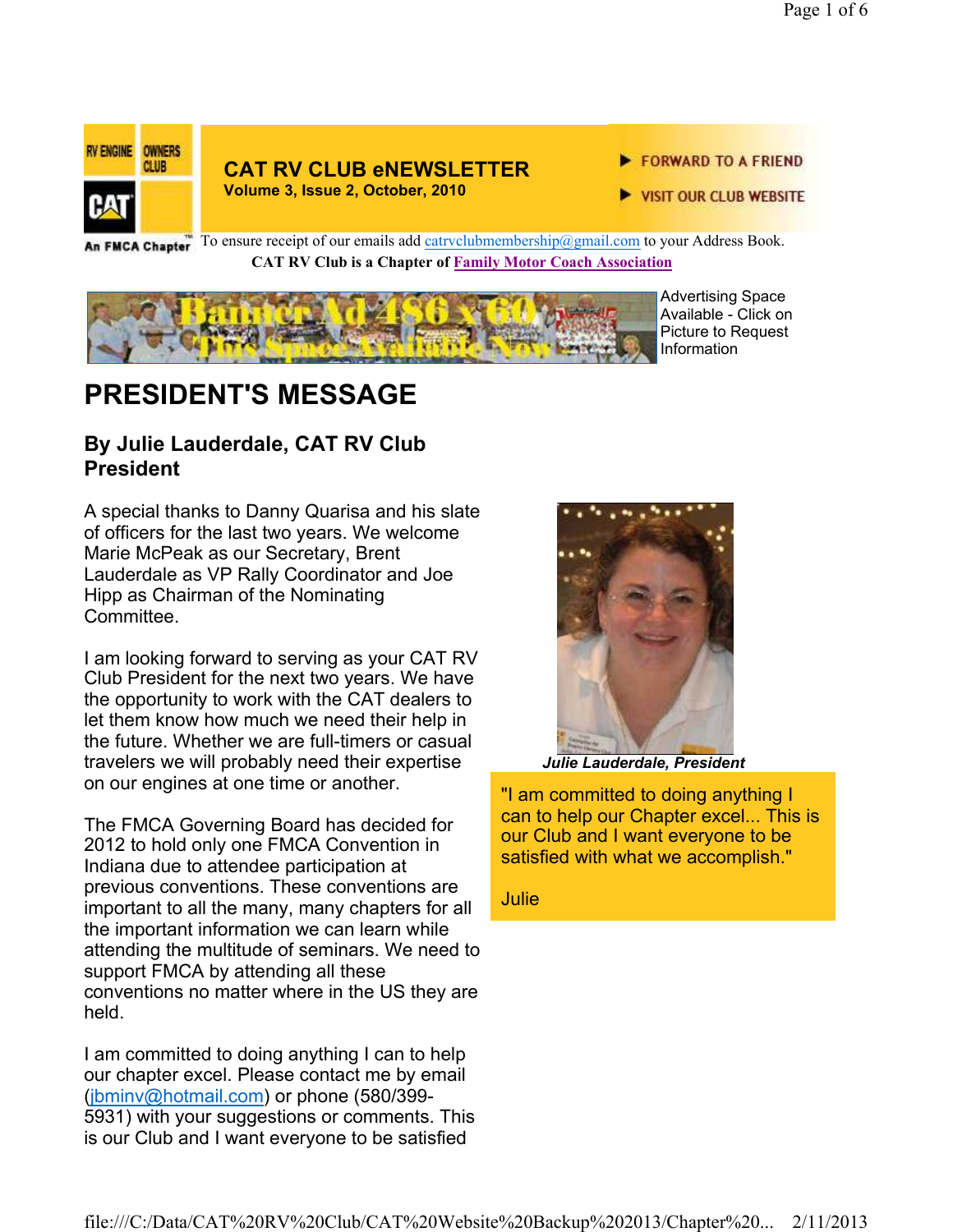with what we accomplish.

Happy Travels & Always Be Safe.

Julie

Go to index

## **ELECTIONS OF FMCA AREA PRESIDENTS**

#### **By Al Vormittag, National Director**



The FMCA Executive Board will be reviewing the final three candidates for Executive Director in November at the Cincinnati meeting. On August 26, 2010 FMCA Board of Directors decided to cancel the Pomona, CA, April 2012 Convention. This was due to uncertainty in the RV industry, current economic climate and the availability of the time frame Pomona was available. The money saved will be used to make the summer 2012 FMCA convention a great event. The FMCA International Rally has been changed

to FMCA 85th Family Reunion and Motorhome Showcase and will be held in Perry Georgia on March 14th to 17th. Register Now!

Safe and Happy Travels.

Return to Index

#### **CAT RV CLUB EXTRAVAGANZA IN FLORIDA by Brent Lauderdale, VP Rally Coordinator**



As your new VP Rally Coordinator I want to encourage you to sign up now for our Feb. 28 - Mar. 4, 2011 rally in Jacksonville, FL. Sign up early because we only have room for 65 coaches at Flamingo Lakes RV Resort.

Come join us, where unpretentious metropolitan style meets stunning natural beauty, in Jacksonville. The area captures the essence of a lifestyle and landscape reflecting the real Florida. Discover the heart of the city and endless stretches of pristine beaches, while exploring the region's unique shopping, and warm Southern hospitality. Make plans



NOW to meet ole friends plus make new ones, and have a grand time at Flamingo Lake RV Resort, Jacksonville, FL. Can't wait? Go to the Cat RV Club website to register. Check out the rally campground resort site at - http://www.flamingolake.com/. To Register or to See Rally Activities.

Return to Index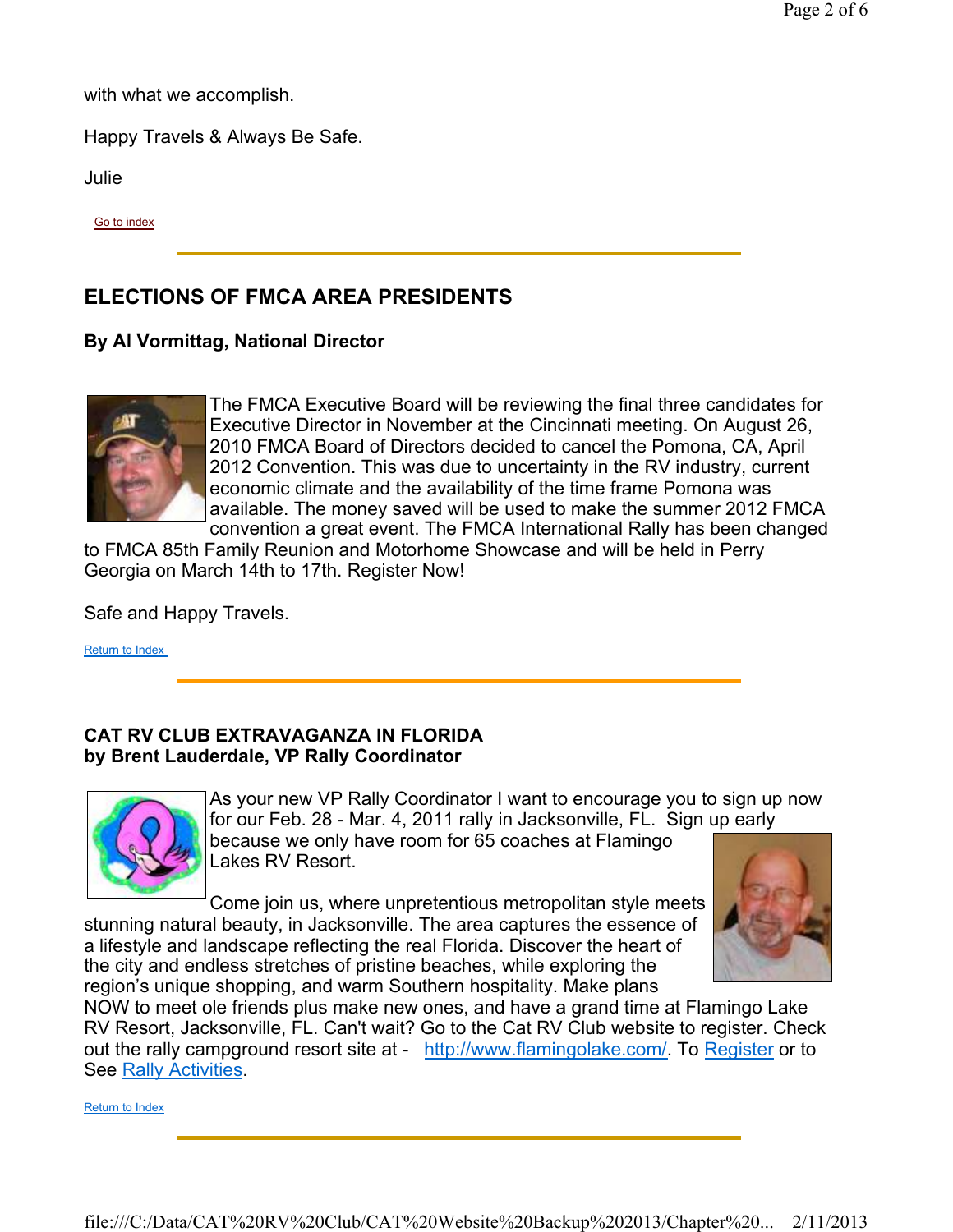## **TECH TIDBIT - RV WINTERIZING**

#### **By Lee Zaborowski, VP Publications**



There is no one specific or universally applicable process for winterizing a coach as there are so many different equipment configurations. This information should be considered a menu of steps, some of which you 'may' or 'may not' need to use. For example, owners with an Aqua/Hydro-Hot system would not be dealing with a water heater tank. You may not have a Splendide washer/dryer. In addition, the menu of options has

information about both clearing your lines using air and/or RV Antifreeze. So you will need to pick and choose those steps relevant to your particular needs.

**READ MORE** 

Return to Issue Index

### **Membership Renewal Time - Your Membership Expires [renewal\_date]**

#### **by Ken Carpenter, Jr., VP Membership**

#### **Caterpillar has renewed the 10% discount program for 2011.**

Its that time of year again. All CAT RV Club memberships expire and renew on November 1 each year. If the date above is 11/1/2010, your membership will expire in a few days.

Many of you have already paid dues for 2011 or future years. If so, you can ignore this message. For the rest of us, we've tried to make it easy to renew your membership. To pay by credit card using PayPal, click here PAYPAL. To download a form and complete and mail with your check, click here DOWNLOAD FORM. Its that easy. If you have questions, please contact me (catrvclubmembership@gmail.com).



Remember. You are eligible to receive the 10% discount on genuine Caterpillar parts for your RV that you purchase from a participating dealer during 2011 ONLY IF your membership is current.

Return to Issue Index

# **NEW CAT RV CLUB MEMBERS**

**By Ken Carpenter, VP Membership & Webmaster**

Please join us in extending a warm Welcome to the following new Club members! There were 16 new member families joining the Club during this past month.

Name, City, State/Province Name, City, State/Province Name, City, State /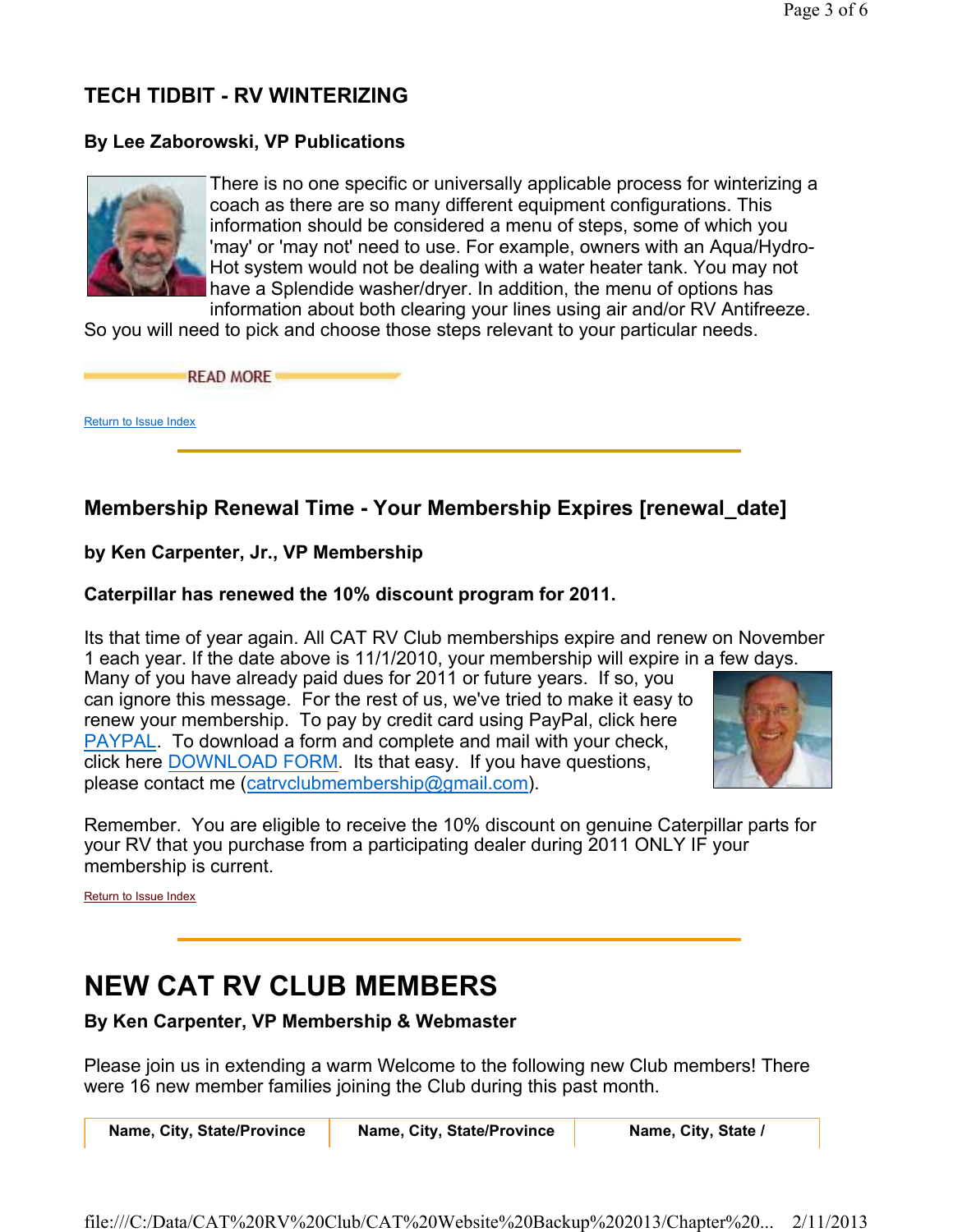|                                             |                                                    | <b>Province</b>                             |
|---------------------------------------------|----------------------------------------------------|---------------------------------------------|
| Steven & RoseMarie Ave<br>St James City, FL | Gerald & Wynona Black<br>Kansas City, MO           | Paul & Maryellen Butare<br>Columbia, SC     |
| Thomas & Sandra Curley<br>Clifton Park, NY  | Ronald & Marianne<br>Montagna<br>Naples, FL        | Lyle & Rosalie Nelson<br>Bend, OR           |
| Marvin & De Pitts<br>Prescott, AZ           | Richard & Glenette<br>Reichhelt<br>Morgan Hill, CA | John & Sherri Rouse<br>Sturbridge, MA       |
| William & Sue Rush<br>Ridgeway, SC          | Robert & Myra Stickler<br>Enumclaw, WA             | James & Sylvia Toothaker<br>Etters, PA      |
| Paul Varney<br>Bethel, CT                   | Alvin & Wanda Williams<br>White Plains, MD         | Richard & Pam Woelk<br>Lake Havasu City, AZ |
| Tom & Maureen Young<br>Peoria, AZ           |                                                    |                                             |

Return to Index

### **KUDOS TO WAGNER EQUIPMENT CO, AURORA, CO.**

#### **by Don Fowler, Rob & Karen Bennett**

If **If MOGINER** PAT I recently posted to the CAT Yahoo Group that the check engine light came on several times in my RV after the fuel filters were changed and again after I had drained a couple ounces of fuel to check for slime. My on-board diagnostic system showed no active faults.

Following the recommendation made by several Yahoo Group folks I finally "bit the bullet" and took my RV to the local CAT Service Center, Wagner Equipment Co. in Aurora, CO. I had initially been reluctant to go to the CAT Service Center because of the bad experiences I have had in the past with auto service centers where they charge a small fortune even to diagnose a problem.

It was a beneficial trip for several reasons. First of all, they attached a diagnostic scanner and saw several "low fuel pressure" codes with time stamps that coincided with my fuel filter and fuel draining activity so it looks like I was causing my own problems. They cleared the codes and assured me that there was nothing wrong with how the engine was running. Then the service manager spent about 15 minutes talking with me about different service and performance aspects of the C7 engine. Since this is my first RV I found the information extremely helpful. Finally, he told me to never hesitate to call if I ever had a question or problem and they would be happy to do what they could to help me over the phone. I went to pay and was told that there was no charge to read the fault codes.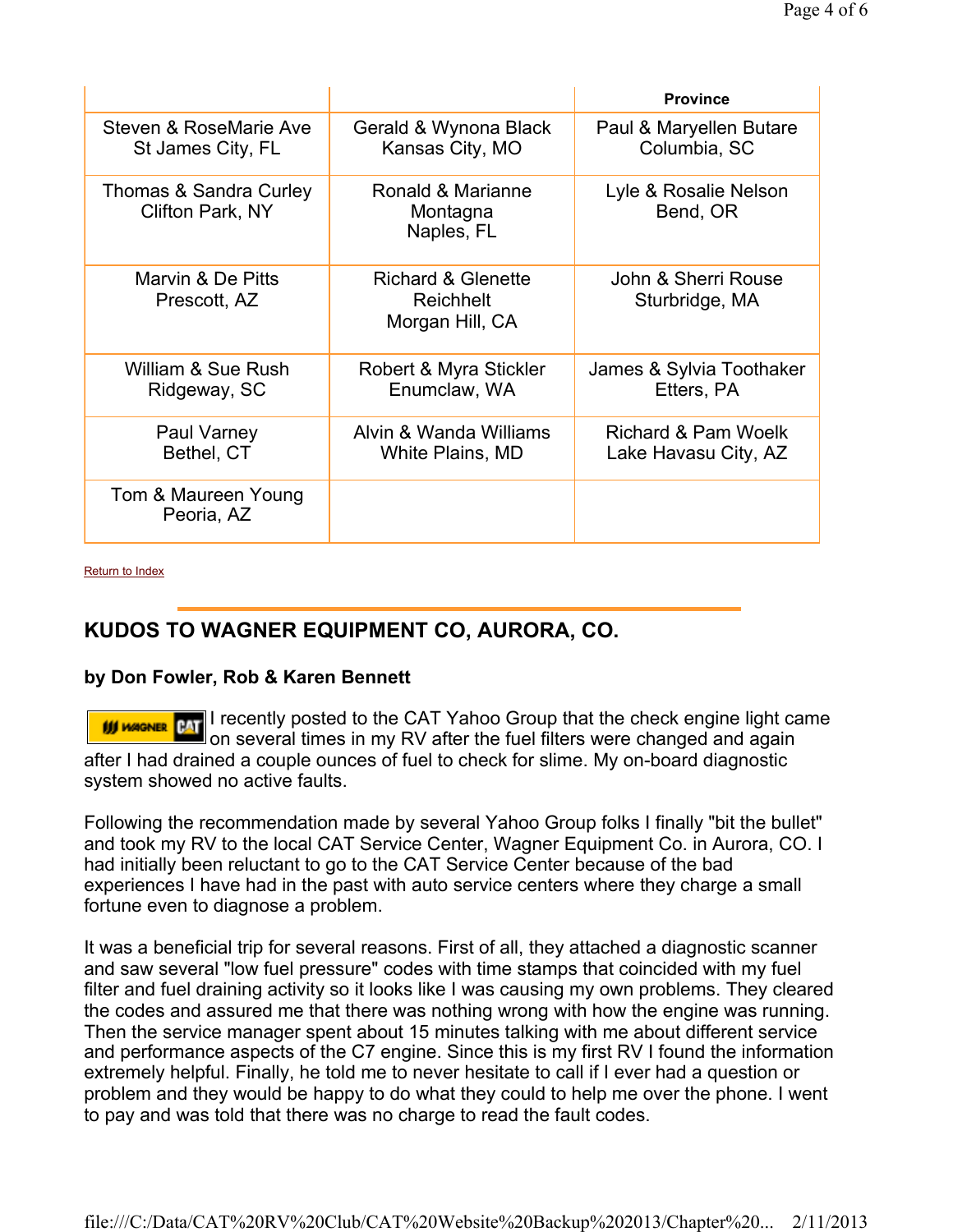I wonder if all CAT service centers are this helpful?

Don Fowler

------------

Having lived in Denver for many years, I can tell you that WAGNER treats their RV customers very well. They have an area set to just service RV's which is something that you don't see at most CAT dealers. If you are passing through and need any CAT type service, they are always ready to help. Their labor is just like everywhere else, but they do good work.

Rob and Karen Bennett

Return to Index

# **TECH TIDBITS - PROPER TIRE PRESSURE**

### **By Brett Wolfe, VP Technical and Yahoo Discussion Group Moderator**

To determine the correct tire pressure for your coach, neither Michelin nor Goodyear recommend carrying the PSI imprinted on the tire sidewall UNLESS YOU ARE CARRYING THE MAXIMUM WEIGHT which is also imprinted in the sidewall. Go to Michelin or Goodyear's RV Tire Guide and you will see that the tire manufacturers do NOT have a single recommended tire pressure for each size tire, but always show a chart where correct PSI is based on actual weight.



To learn how to do this correctly, go to this article . . .

**READ MORE** 

Return to Index

# **AND A TIP OF THE HAT TO WESTERN STATES CAT IN MERIDIAN, ID**

**By Lynn Holland**

**WY STATES** CAT **QUALITY VALUE AND EXCELLENCE** 

Western States CAT in Meridian, ID, just west of Boise, is also first rate for RV service. They put on free clinics for

RV

owners, and have dedicated RV service writers and technicians. They can handle coach problems, other than engine and transmission, too.